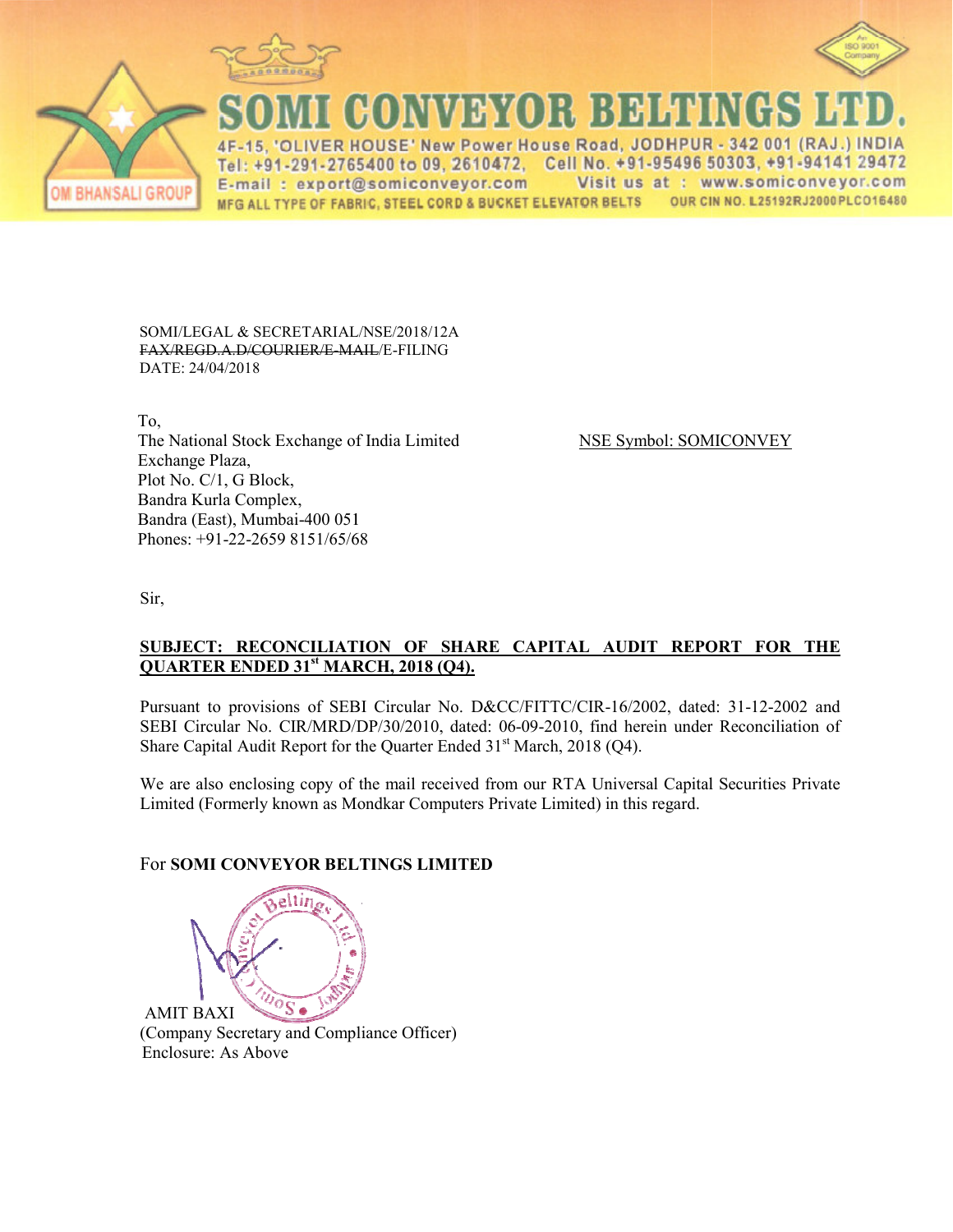

**CS. AVIJIT VASU B.Sc., M.COM, ACS Practicing Company Secretary** 

## **RECONCILIATION OF SHARE CAPITAL AUDIT REPORT**

| 1. For Quarter Ended                                                                                         | : $31st March$ , 2018 (FOURTH QUARTER)                        |                                                                                                                   |  |  |  |
|--------------------------------------------------------------------------------------------------------------|---------------------------------------------------------------|-------------------------------------------------------------------------------------------------------------------|--|--|--|
| 2. ISIN                                                                                                      | : INE323J01019                                                |                                                                                                                   |  |  |  |
| 3. Face Value                                                                                                | : Rs. $10/-$                                                  |                                                                                                                   |  |  |  |
| 4. Name of the Company                                                                                       | : SOMI CONVEYOR BELTINGS LIMITED                              |                                                                                                                   |  |  |  |
| 5. Registered Office Address                                                                                 | : 4F-15, "Oliver House", New Power House Road, Jodhpur-342003 |                                                                                                                   |  |  |  |
| 6. Correspondence Address                                                                                    | : 4F-15, "Oliver House", New Power House Road, Jodhpur-342003 |                                                                                                                   |  |  |  |
| 7. Telephone & Fax Nos                                                                                       | : Tel: +91-291-2765400, Fax: +91-291-2765410                  |                                                                                                                   |  |  |  |
| 8. Email address                                                                                             | : info@ombhansali.com/ csamitbaxi@gmail.com                   |                                                                                                                   |  |  |  |
| 9. Names of the Stock Exchanges where the company's securities are listed: BSE LIMITED, NSE OF INDIA LIMITED |                                                               |                                                                                                                   |  |  |  |
|                                                                                                              | Number of Shares                                              | % of the Total issued capital                                                                                     |  |  |  |
| 10. Issued Capital:                                                                                          | 11779656                                                      | $100\%$                                                                                                           |  |  |  |
| 11. Listed Capital (Exchange-wise): (BSE)                                                                    | 11779656                                                      | 100%                                                                                                              |  |  |  |
|                                                                                                              | 11779656<br>(NSE)                                             | 100%                                                                                                              |  |  |  |
| (as per company records)                                                                                     |                                                               |                                                                                                                   |  |  |  |
| 12. Held in dematerialized form in CDSL:                                                                     | 2688769                                                       | 22.82%                                                                                                            |  |  |  |
| 13. Held in dematerialized form in NSDL:                                                                     | 8268877                                                       | 70.20%                                                                                                            |  |  |  |
| 14. Physical:                                                                                                | 822010                                                        | 6.98%                                                                                                             |  |  |  |
| 15. Total No. of shares $(12+13+14)$ :                                                                       | 11779656                                                      | 100%                                                                                                              |  |  |  |
| 16. Reasons for difference if any, between $(10\&11)$ , $(10\&15)$ , $(11\&15)$ : NIL                        |                                                               |                                                                                                                   |  |  |  |
|                                                                                                              |                                                               | 17. Certifying the details of changes in share capital during the quarter under consideration as per Table below: |  |  |  |

| Particulars*** | No. of Shares | Applied/Not<br>Applied for<br>listing | Listed on<br><b>Stock</b><br>Exchanges<br>(Specify)<br>Names) | Whether<br>Intimated<br>To CDSL | Whether<br>Intimated<br>To NSDL      | In -principal<br>approval for<br>SE(Specify<br>Names) |
|----------------|---------------|---------------------------------------|---------------------------------------------------------------|---------------------------------|--------------------------------------|-------------------------------------------------------|
| NIL            | ------        | ------                                | ----                                                          | ----                            | $\qquad \qquad \cdots \qquad \qquad$ | ----                                                  |

\*\*\* Rights, Bonus, Preferential Issue, ESOPs, Amalgamation, Conversion, Buyback, Capital Reduction, Forfeiture, Any other (to specify). 18. Register of members is updated (Yes/No): **YES** If not, updated upto which date: **N.A** 

19. Reference of previous quarter with regards to excess dematerialized shares, .if any: **N.A**

- 20. Has co. resolved the matter mentioned in point no.19 above in current quarter? If not, reason why? **N.A**
- 21. Total no. of requests, if any, confirmed after 21 days & the total no. of requests pending beyond 21 days with the reasons for delay:

| Total No. of demat requests   | No. of requests | No. of shares | Reasons for delay |
|-------------------------------|-----------------|---------------|-------------------|
| Confirmed after 21 davs       | NІL             | NIL           | NIL               |
| Pending for more than 21 days | NІL             | NIL           | NIL               |

22. Name, Telephone & Fax No. of the Compliance Officer of the Company: **Mr. Amit Baxi** 

 **4 F-15, "Oliver House", New Power House Road, Jodhpur-342003 Tel.: +91-0291-2765400, Fax: +91-0291-2765410**

23. Name, Address, Tel. & Fax No., Regn. No. of the Practicing company secretary:  **CS AVIJIT VASU, Corporate Tower, Plot No. 21&22, Behind Bank of Maharashtra, 2nd Puliya Commercial Centre,** 

 **Chopasni Housing Board, Jodhpur, Tel.:+91-0291- 2759987 M. No. 37968; C. P. No. 14198** 

24. Appointment of common agency for share registry work (if yes, name and address): **YES UNIVERSAL CAPITAL SECURITIES PRIVATE LIMITED 21, Shakil Niwas, Opp. Satya Sai Baba Temple, Mahakali Caves Road, Andheri (East), Mumbai - 400 093 Tel: (+91 22) 28207203-05, 28257641, Fax: (+91 22) 28207207**

25. Any other detail that the company secretary may like to provide, (*e.g.* BIFR Company, delisting from SE): **NIL** 

**Date: 23/04/2018 CS AVIJIT VASU Place: Jodhpur Company Secretary in Practice, ACS: 37968, C.P. No. 14198**